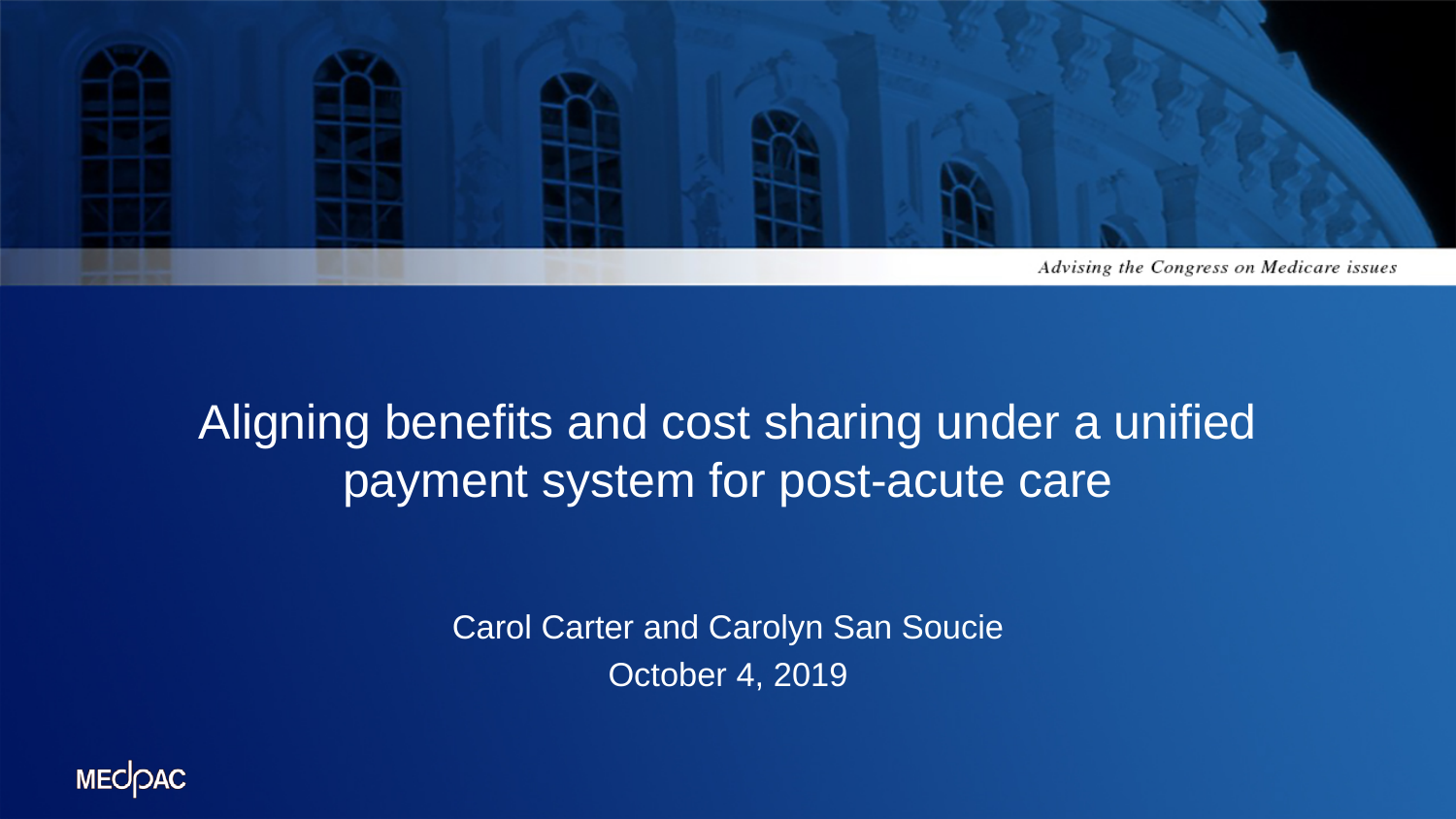#### Context for post-acute care (PAC) reform

Similar patients across settings, yet payments can differ substantially

Large variation in Medicare per capita spending on PAC

Setting-specific patient assessments and outcome measures

Providers can vary their payments through coding and amount of therapy they furnish

Medicare payments for PAC are high relative to cost of care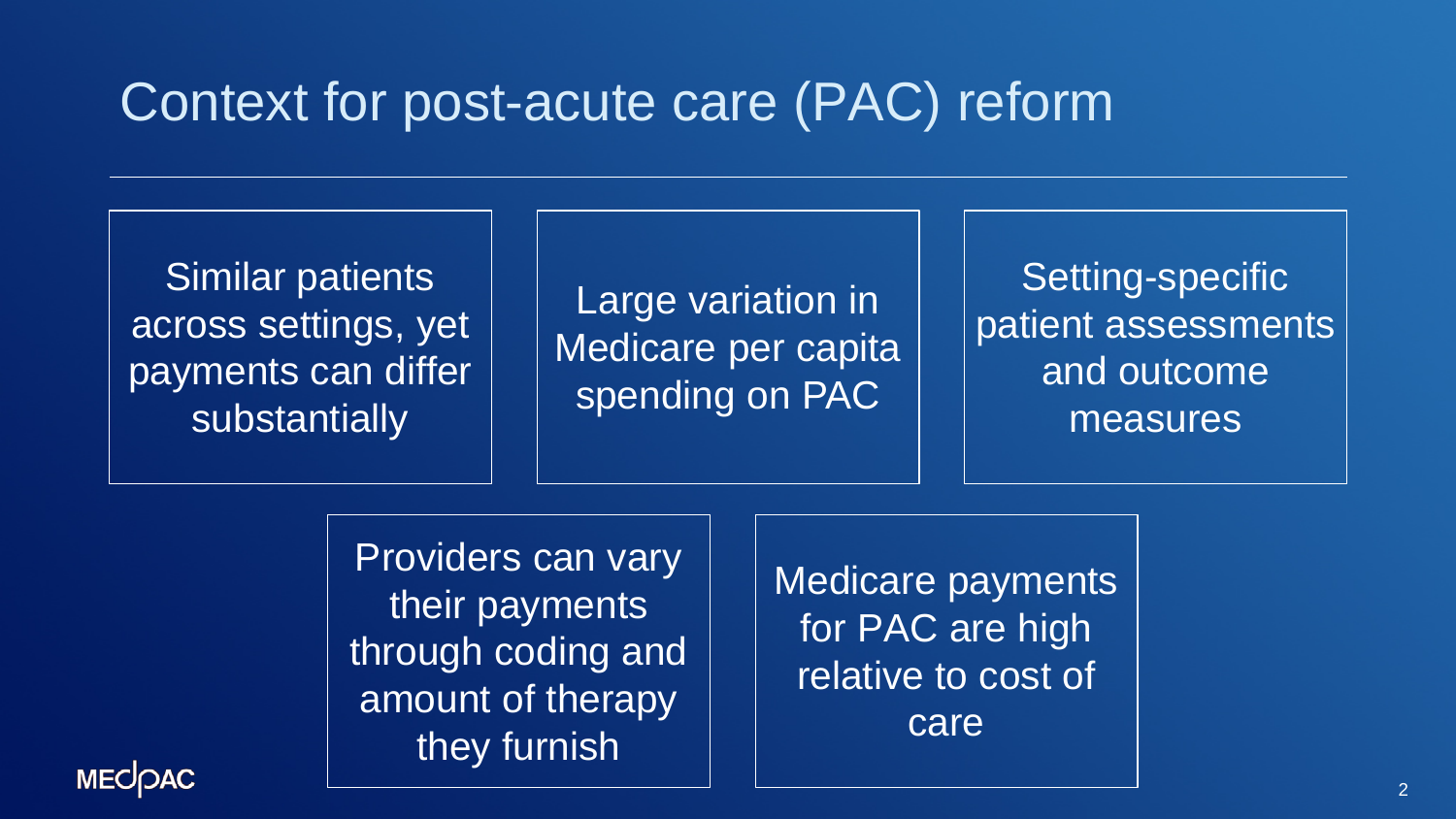# Commission's work on PAC prospective payment system (PPS)



- Features
- $\triangleright$  Impacts
- ▶ Sequential PAC use
- $\triangleright$  Level of payments
- $\triangleright$  Transition to PAC **PPS**
- $\triangleright$  Align regulatory requirements
- **Align benefits and cost sharing**
- Uniform outcome measures
- $\triangleright$  Illustrative design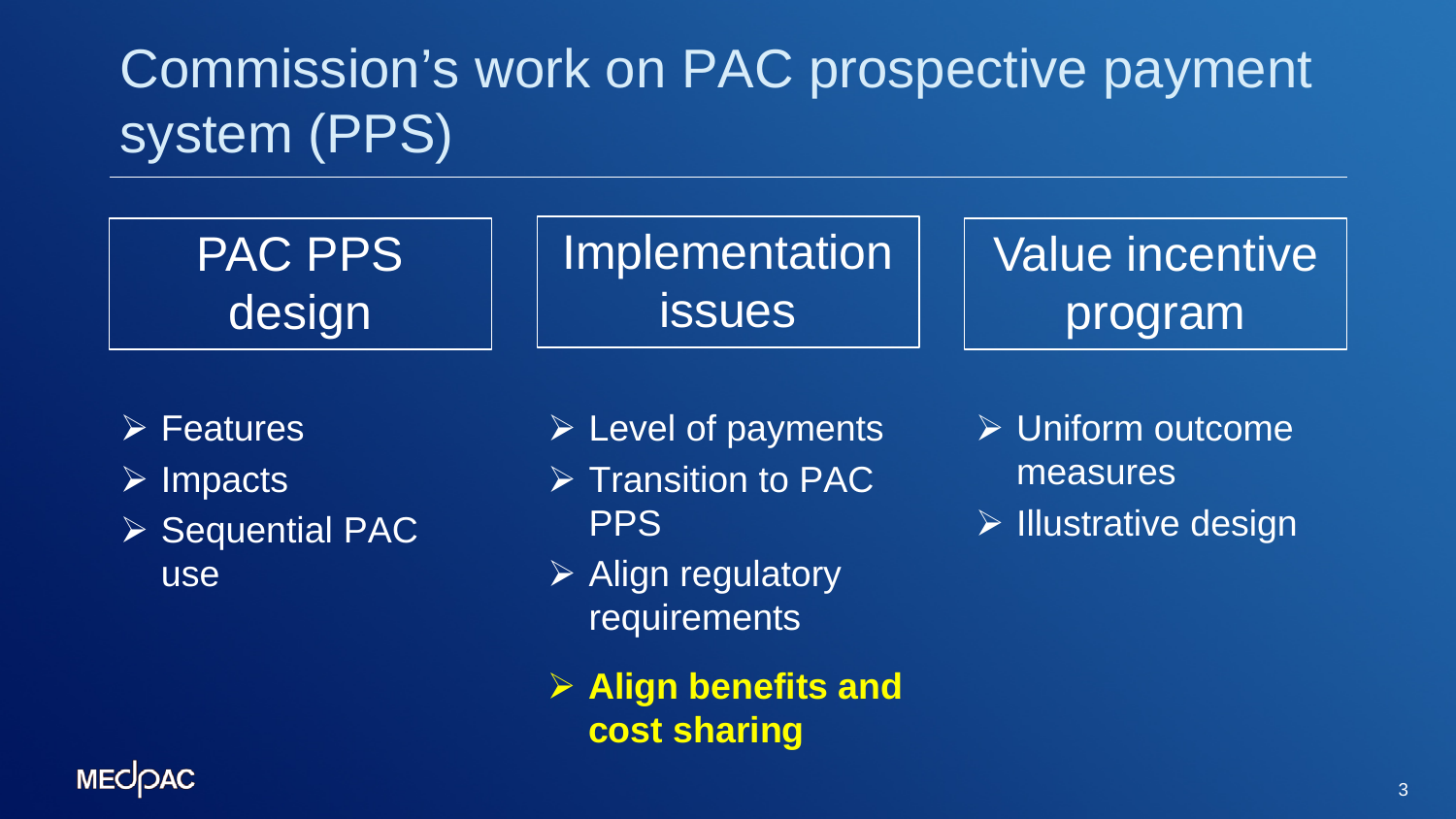# Why align benefits and cost sharing under a unified payment system for post-acute care

Under a unified payment system:

- $\triangleright$  Payments and regulatory requirements across all PAC providers will be aligned
- $\triangleright$  Distinctions between settings will become blurred

With aligned payments and regulatory requirements:

 $\triangleright$  Beneficiaries should have the same benefits and face the same cost sharing

Aligned benefits and cost sharing would:

 $\triangleright$  Remove financial considerations from beneficiaries' decisions on where to get PAC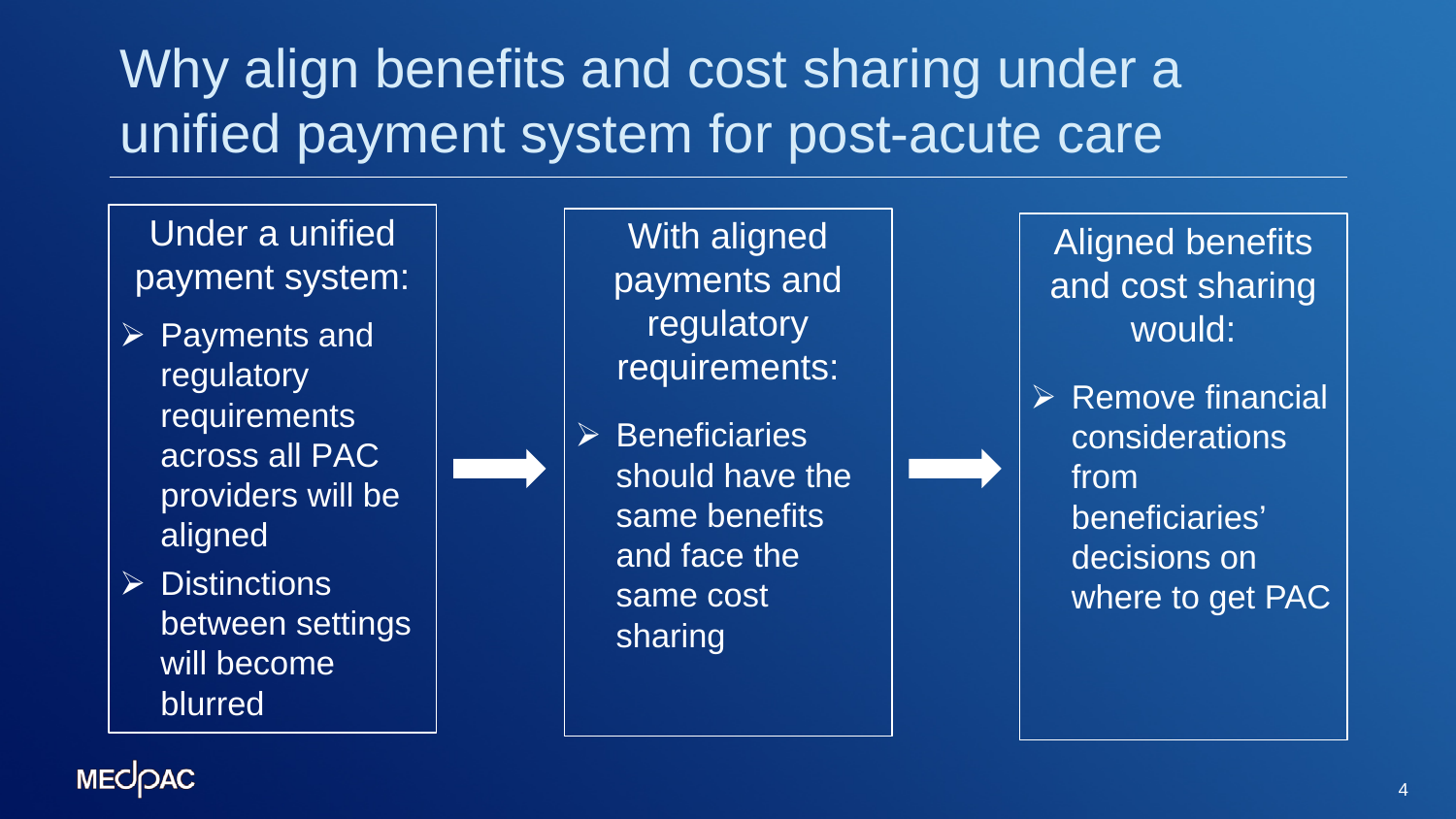## Benefits and cost-sharing liabilities differ by post-acute care setting, 2019

|                               | <b>HHA</b>               | <b>SNF</b>                                                         | <b>IRF and LTCH</b><br>(inpatient hospital rules)                                                           |
|-------------------------------|--------------------------|--------------------------------------------------------------------|-------------------------------------------------------------------------------------------------------------|
| <b>Prior hospital</b><br>stay | <b>None</b><br>$\bullet$ | 3-day inpatient hospital<br>$\bullet$<br>stay within 30 days       | None<br>$\bullet$                                                                                           |
| Coverage<br>limit             | <b>None</b><br>$\bullet$ | 100 days<br>$\bullet$                                              | Coverage exhausted after<br>$\bullet$<br>lifetime reserve days used                                         |
| Inpatient<br>deductible       | <b>None</b><br>$\bullet$ | <b>None</b><br>$\bullet$                                           | Beneficiaries admitted from<br>$\bullet$<br>the community: \$1,364                                          |
| Daily<br>copayment            | <b>None</b><br>$\bullet$ | Days 0-20: None<br>$\bullet$<br>Days 21-100: \$170.50<br>$\bullet$ | Days 0-60: None<br>$\bullet$<br>Days 61-90: \$341<br>$\bullet$<br>Lifetime reserve days: \$682<br>$\bullet$ |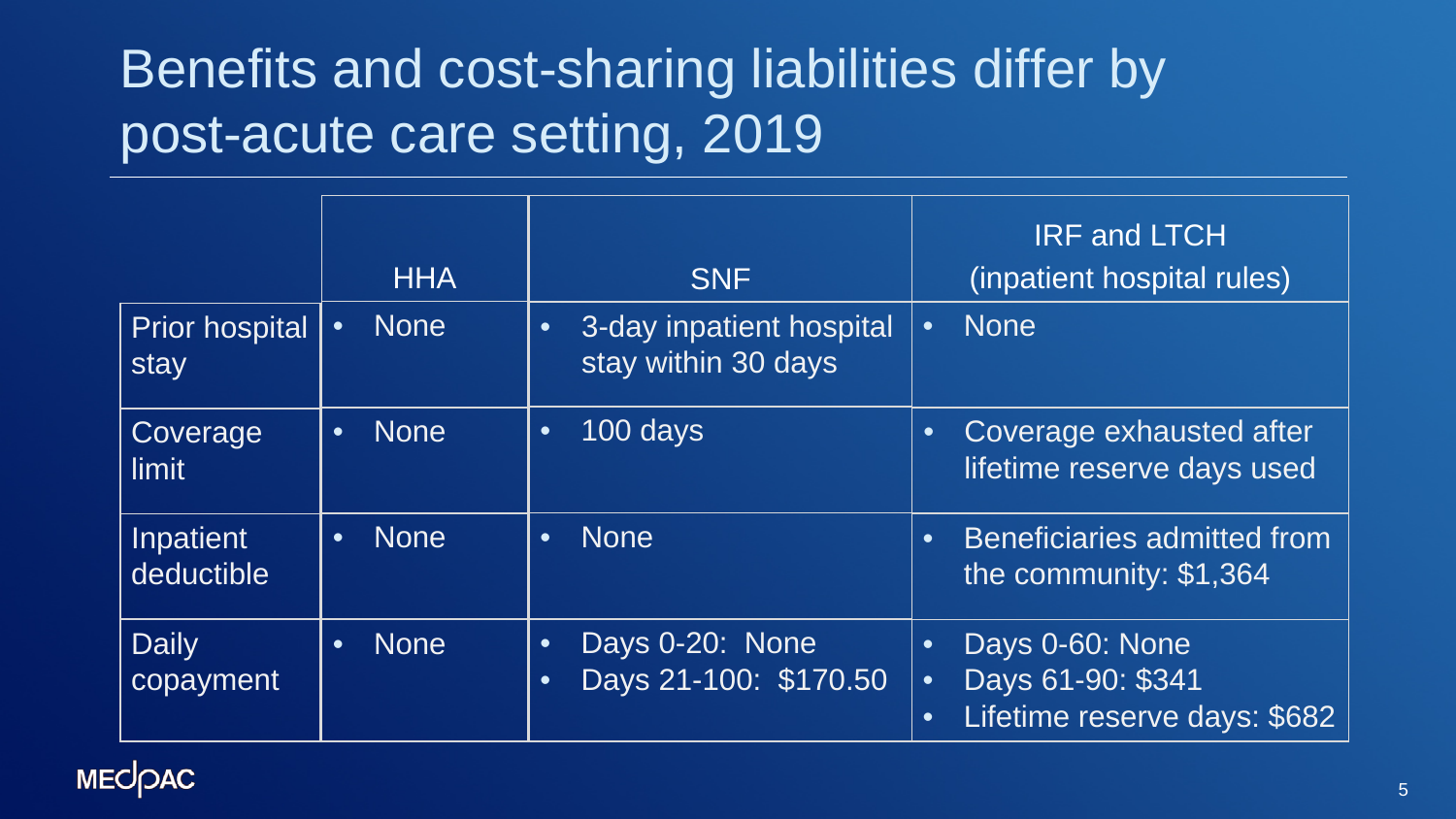## Possible changes to align benefits and cost sharing



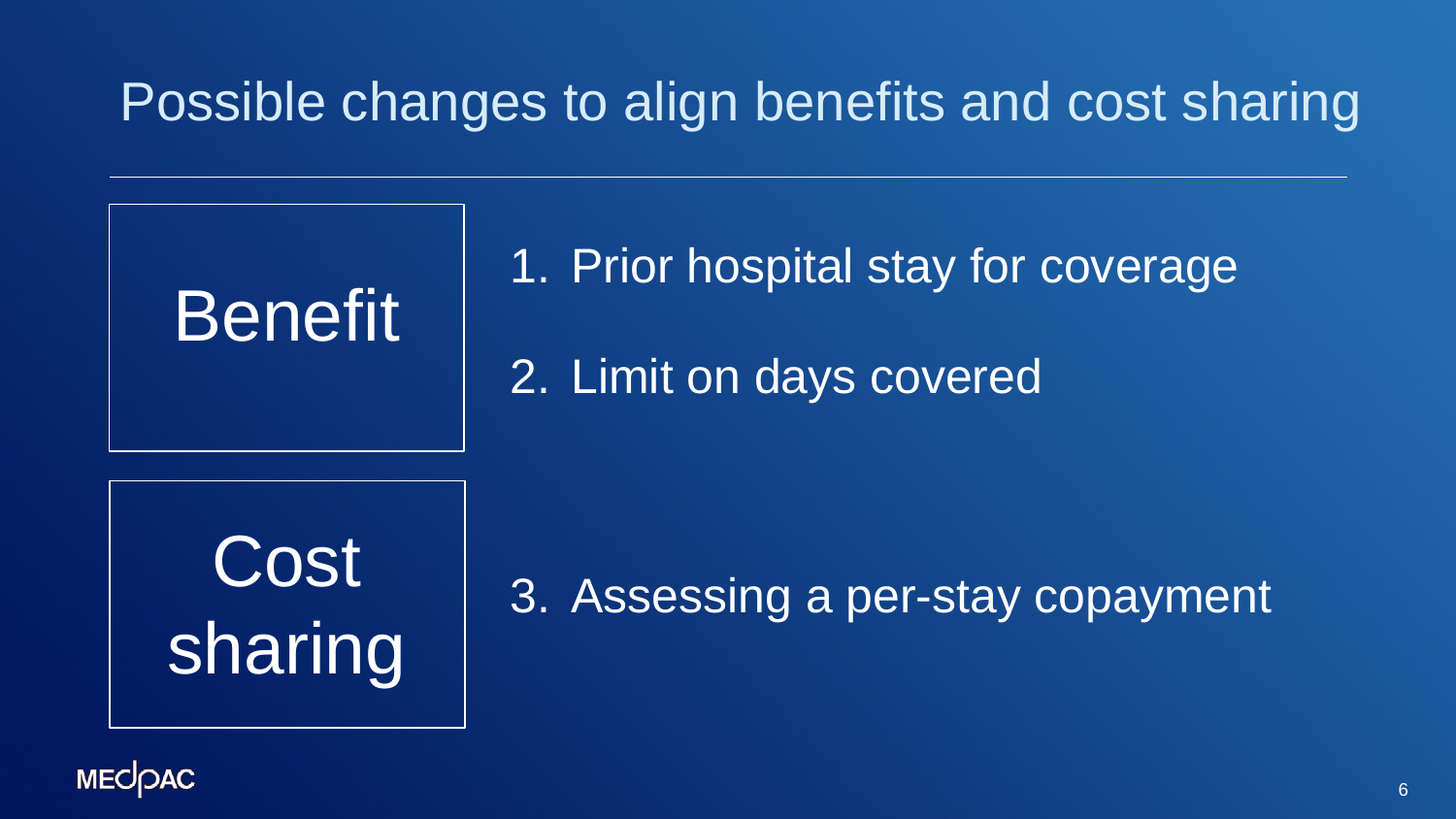Align benefits: Prior hospital stay requirement would affect majority of home health users

 $\triangleright$  PAC stays with a three-day prior hospital stay within 30 days



Note: Skilled nursing facility (SNF), long-term care hospital (LTCH), inpatient rehabilitation facility (IRF), and home health agency (HHA). Preceding hospital stay occurred within 30 days of admission to PAC. Analysis includes beneficiaries with a full year of fee-for-service coverage who did not die at any point during the year.

Source: MedPAC analysis of 2017 MedPAR data. The state of the state of the state of the state of the state of the state of the state of the state of the state of the state of the state of the state of the state of the stat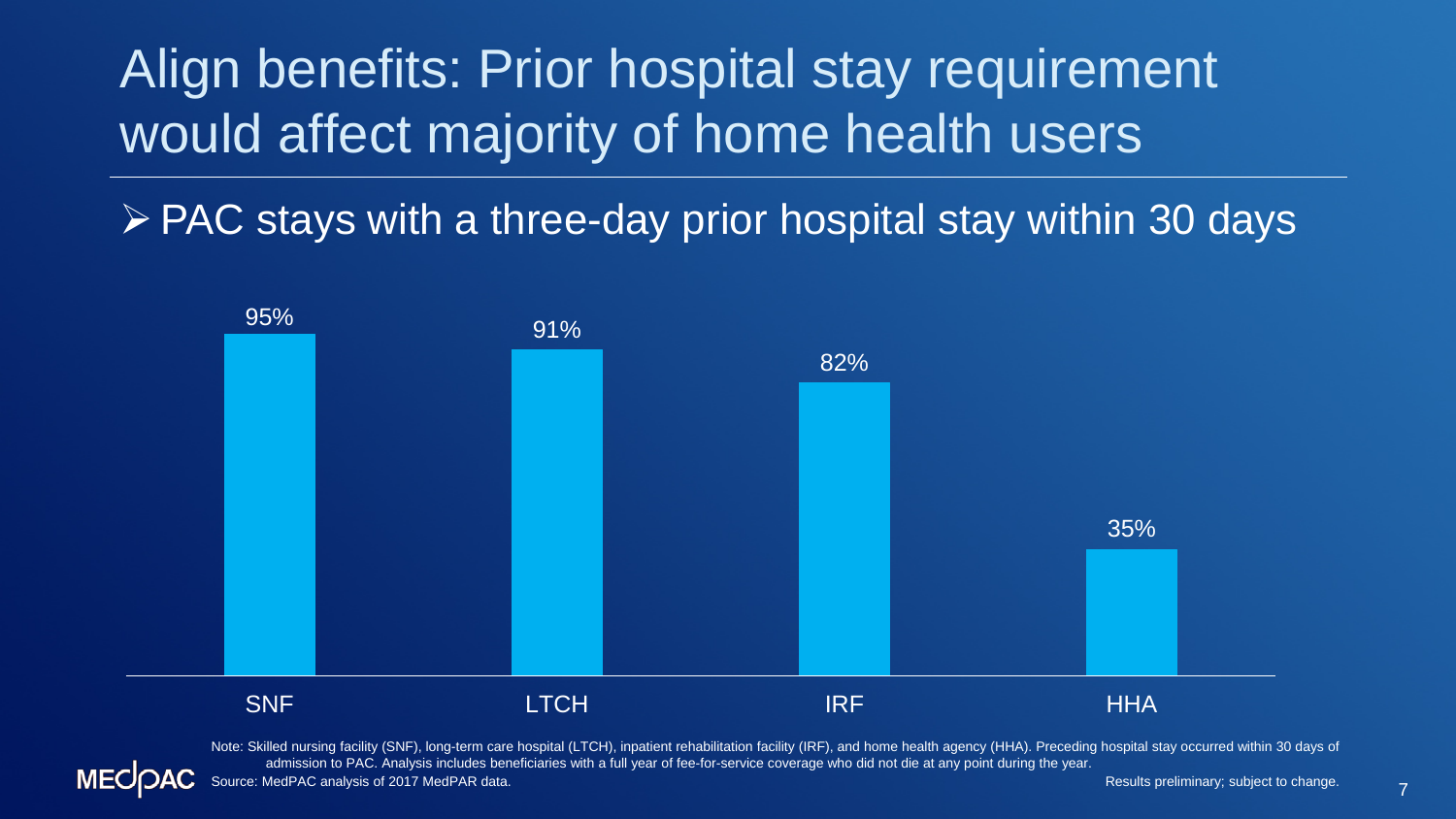# Align benefits: Require or eliminate a prior hospital stay for Medicare coverage?

Require a prior hospital stay for Medicare coverage

- Would decrease coverage for a minority of IRF and LTCH users and the majority of HHA users
- Would modestly lower program spending
- Eliminate prior hospitalization requirement
- Would increase coverage for SNF users
- $\triangleright$  Could induce nursing homes to qualify long-stay residents as Medicare-covered
- $\triangleright$  Likely to substantially raise program spending

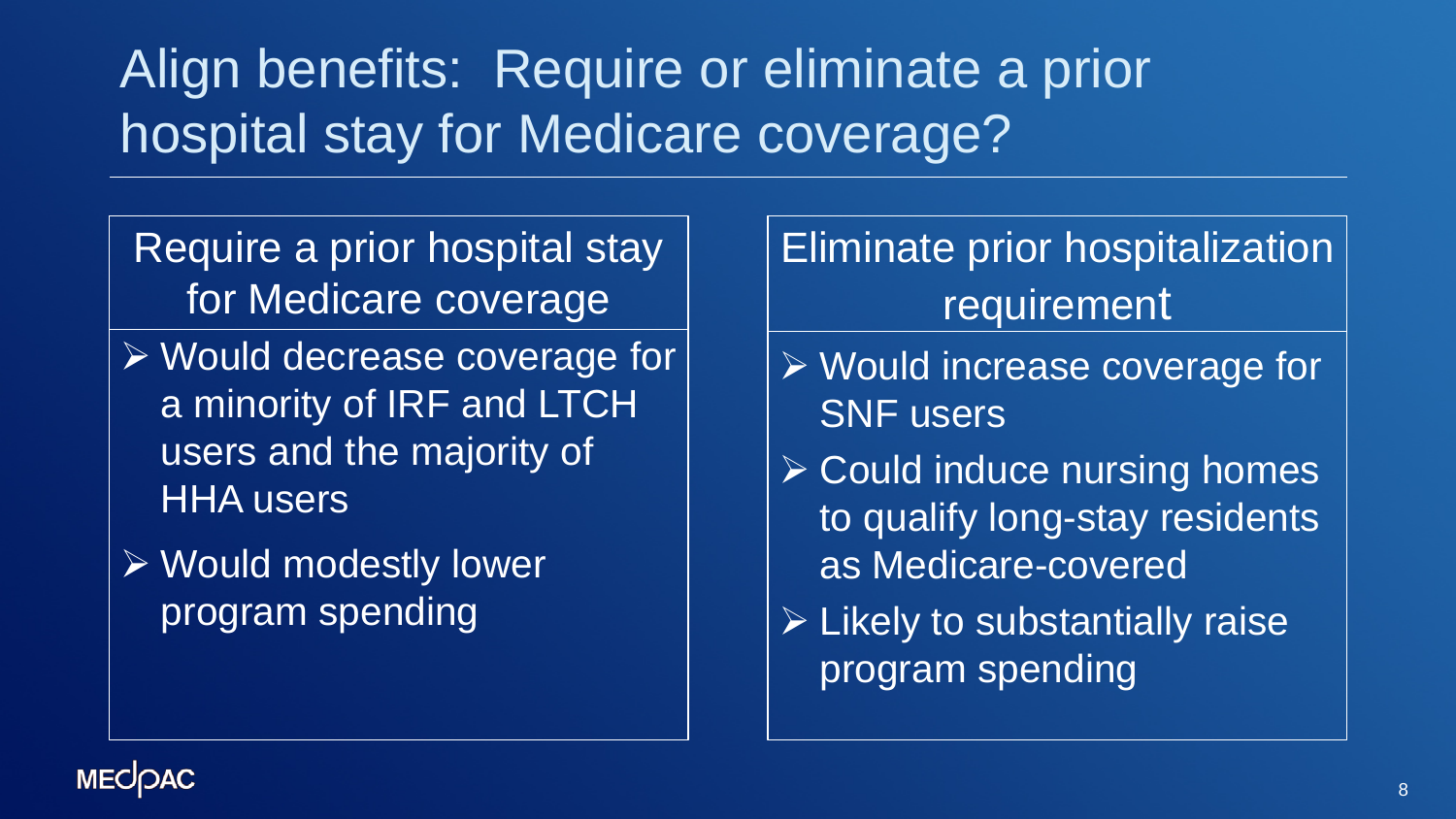#### Align benefits: Limit the days covered by Medicare?

Establish a uniform limit on days covered

- Eliminates open-ended coverage for home health care
- $\triangleright$  Aligns the current limits on days in institutional PAC

Eliminate the existing day limits on coverage

- $\triangleright$  Retains open-ended coverage for home health care
- $\triangleright$  Extends coverage for a small number of beneficiaries with long institutional PAC stays

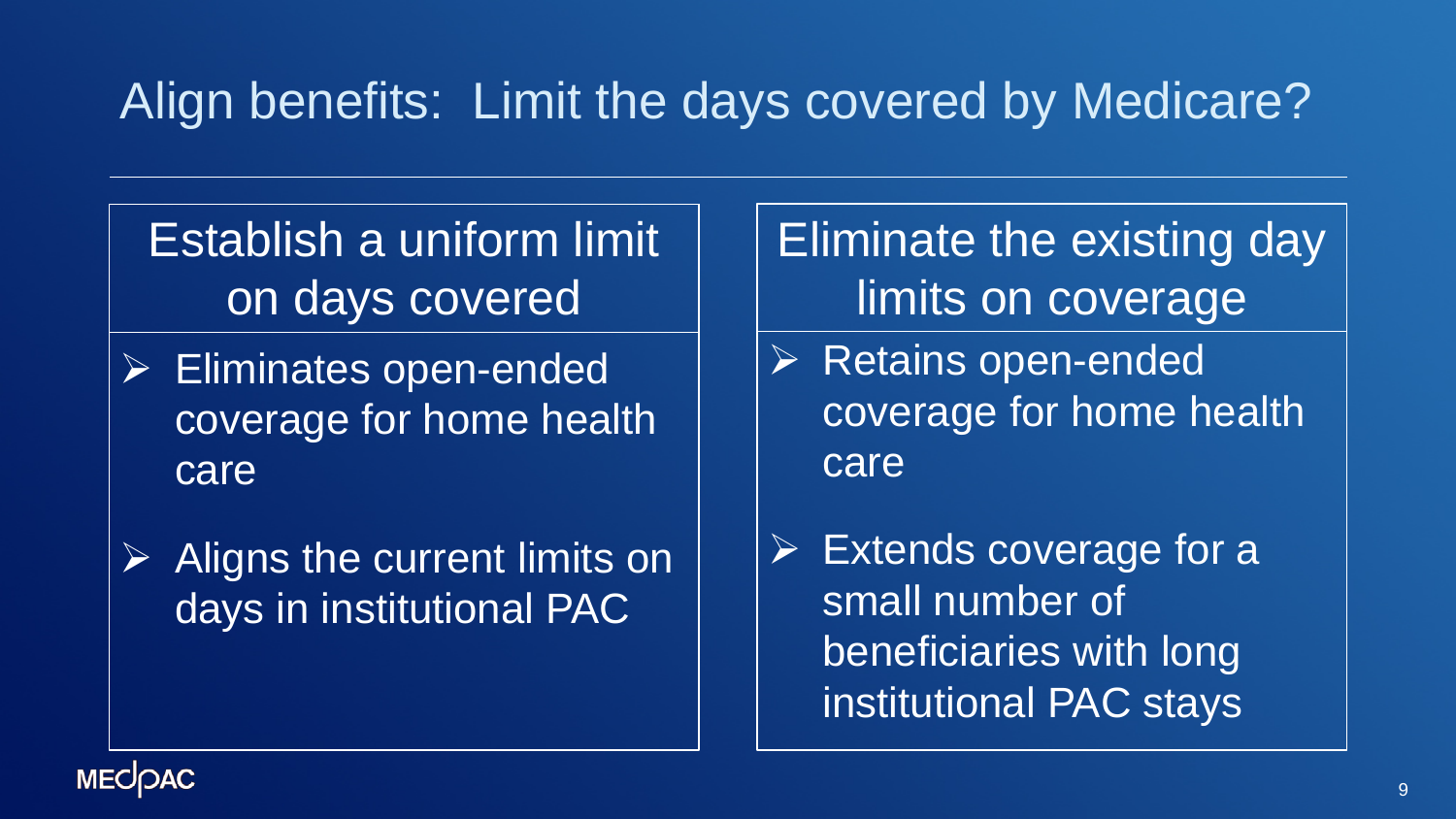# SNF cost sharing comprised the majority of all PAC cost sharing, 2017



Note: Post-acute care (PAC), inpatient rehabilitation facility (IRF), long-term care hospital (LTCH), skilled nursing facility (SNF). Cost sharing includes the costs incurred to meet the inpatient hospital deductible (for community-admitted LTCH and IRF users), daily copayments, and the blood deductible. Analysis includes beneficiaries with fee-for-service coverage.

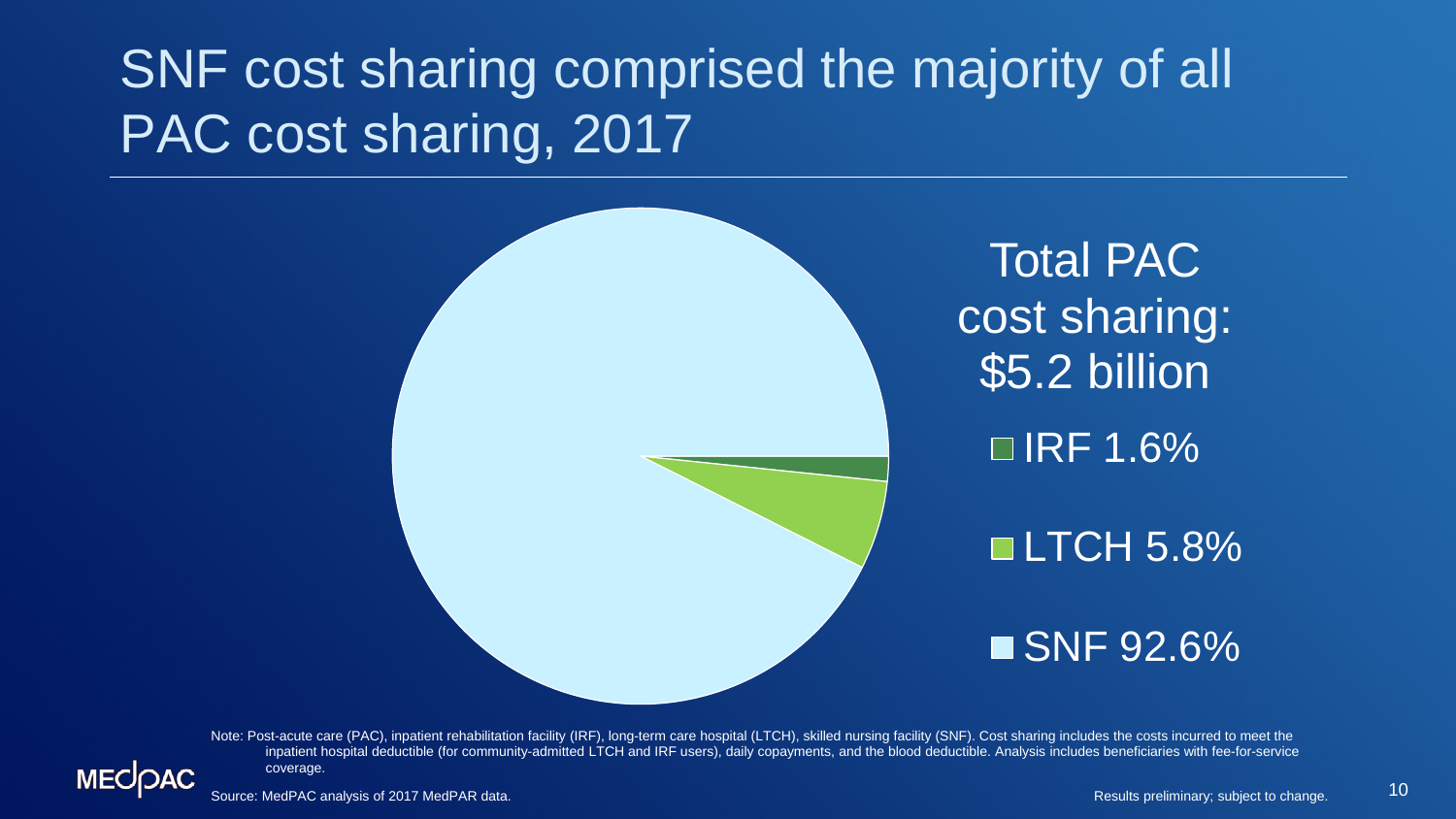#### Assessing a per-stay copayment

**Beneficiaries** would be liable for a copayment for each PAC stay

Consistent with, but goes further than, 2011 recommendation for community admitted home health users

Would be consistent with cost sharing in other parts of the **Medicare** program

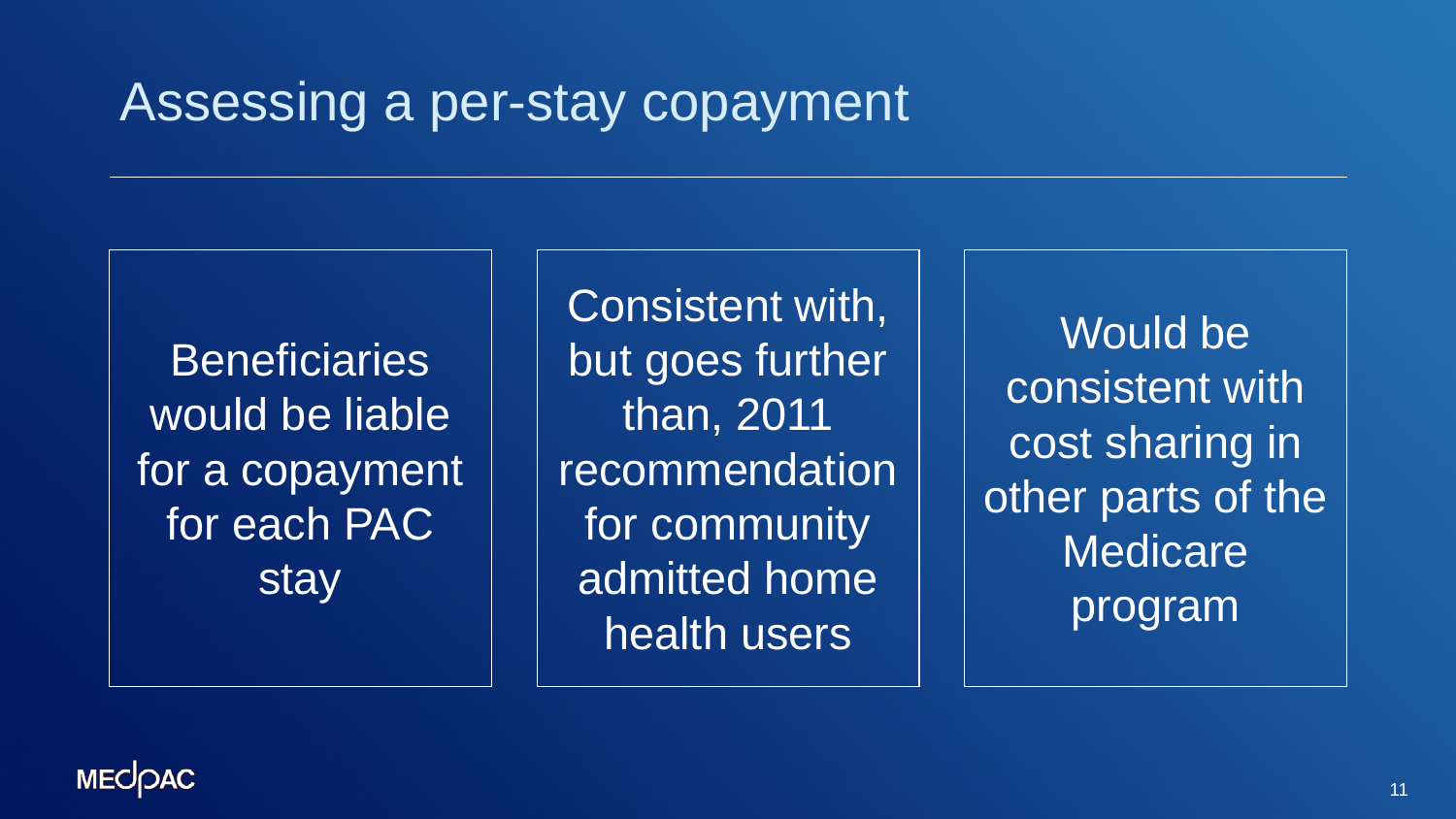# The majority of post-acute care stays do not incur beneficiary cost sharing, 2017



#### **All PAC stays (including home health)**

Note: Post-acute care (PAC). Total cost sharing includes the costs incurred to meet the inpatient deductible (for community-admitted LTCH and IRF stays), copayments, and blood deductible. Analysis includes beneficiaries with a full year of fee-for-service coverage who did not die at any point during the year. Total number of stays was 7,104,324.

Source: MedPAC analysis of 2017 MedPAR data. The state of the state of the state of the state of the state of the state of the state of the state of the state of the state of the state of the state of the state of the stat

12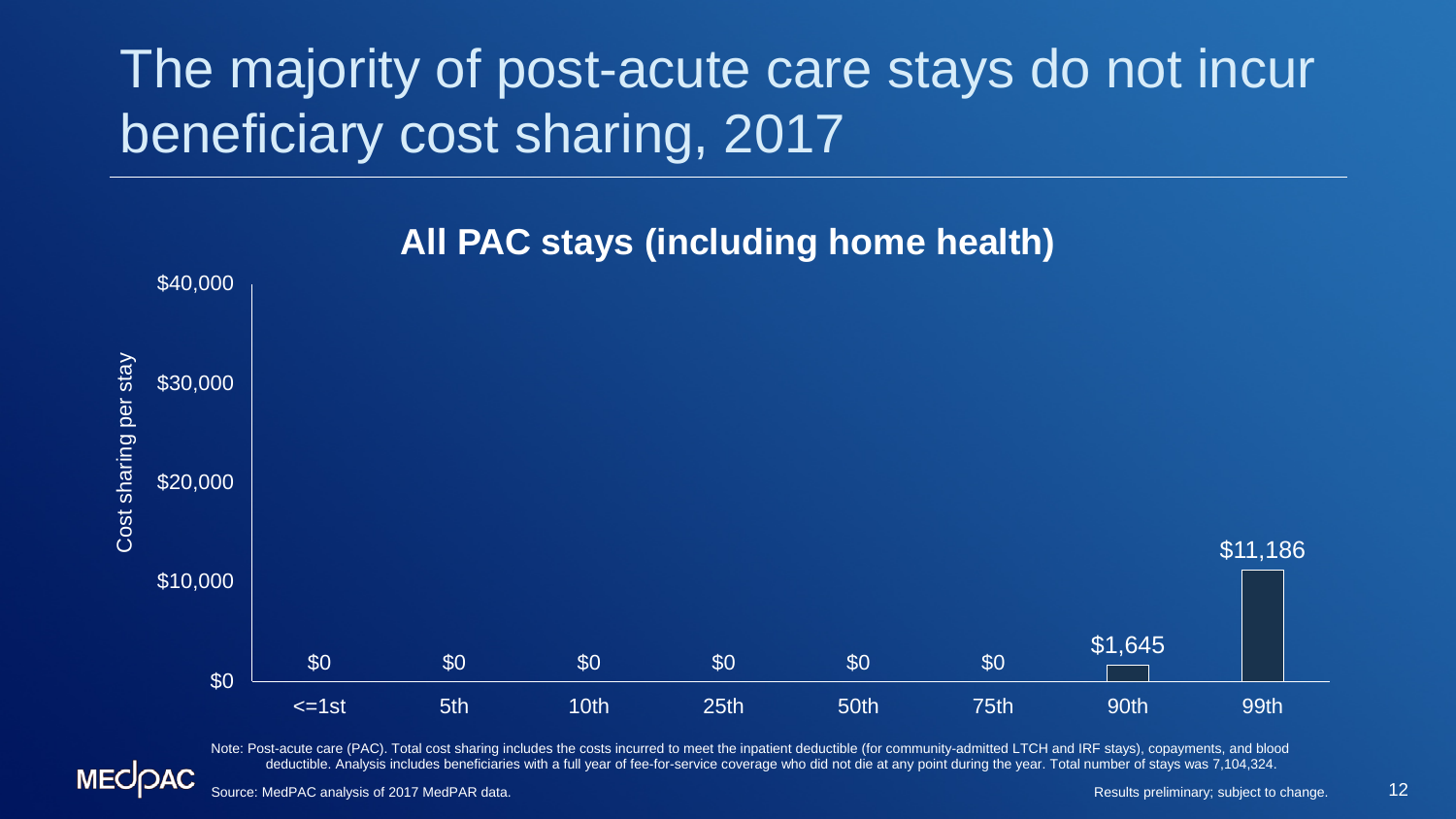## Per-stay cost sharing varies by post-acute care setting, 2017



Note: Post-acute care (PAC), skilled nursing facility (SNF), inpatient rehabilitation facility (IRF), and long-term care hospital (LTCH). There is no cost sharing incurred for home health stays. Total cost sharing includes the costs incurred to meet the inpatient deductible (for community-admitted LTCH and IRF stays), copayments, and blood deductible. Analysis includes beneficiaries with a full year of fee-for-service coverage who did not die at any point during the year. Total number of stays was 7,104,324.

#### **MECOAC** 13 Source: MedPAC analysis of 2017 MedPAR data. And the state of the state of the state of the state of the state of the state of the state of the state of the state of the state of the state of the state of the state of t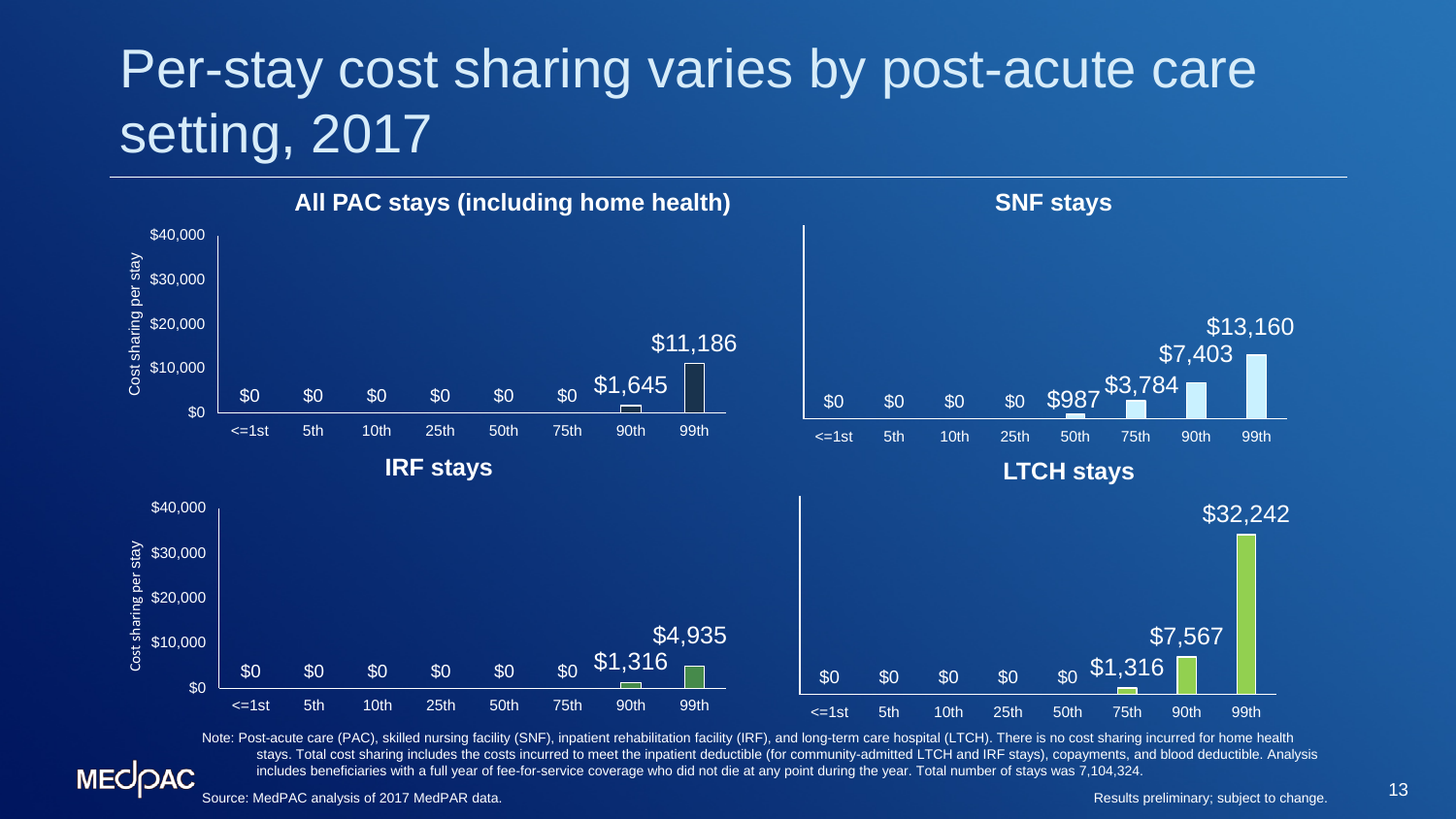## Align cost sharing: Should per-stay copayments be uniform?

#### Copayments across PAC settings could either be:

#### Same amount

- Would fully align PAC cost sharing
- $\triangleright$  Home health users would pay a higher share of total payment
- $\triangleright$  Would reduce beneficiary financial considerations

#### Different amounts

- $\triangleright$  Lower copayment for home health, higher for institutional PAC
- $\triangleright$  Would reflect relative differences in payments to providers
- $\triangleright$  Encourages use of less costly services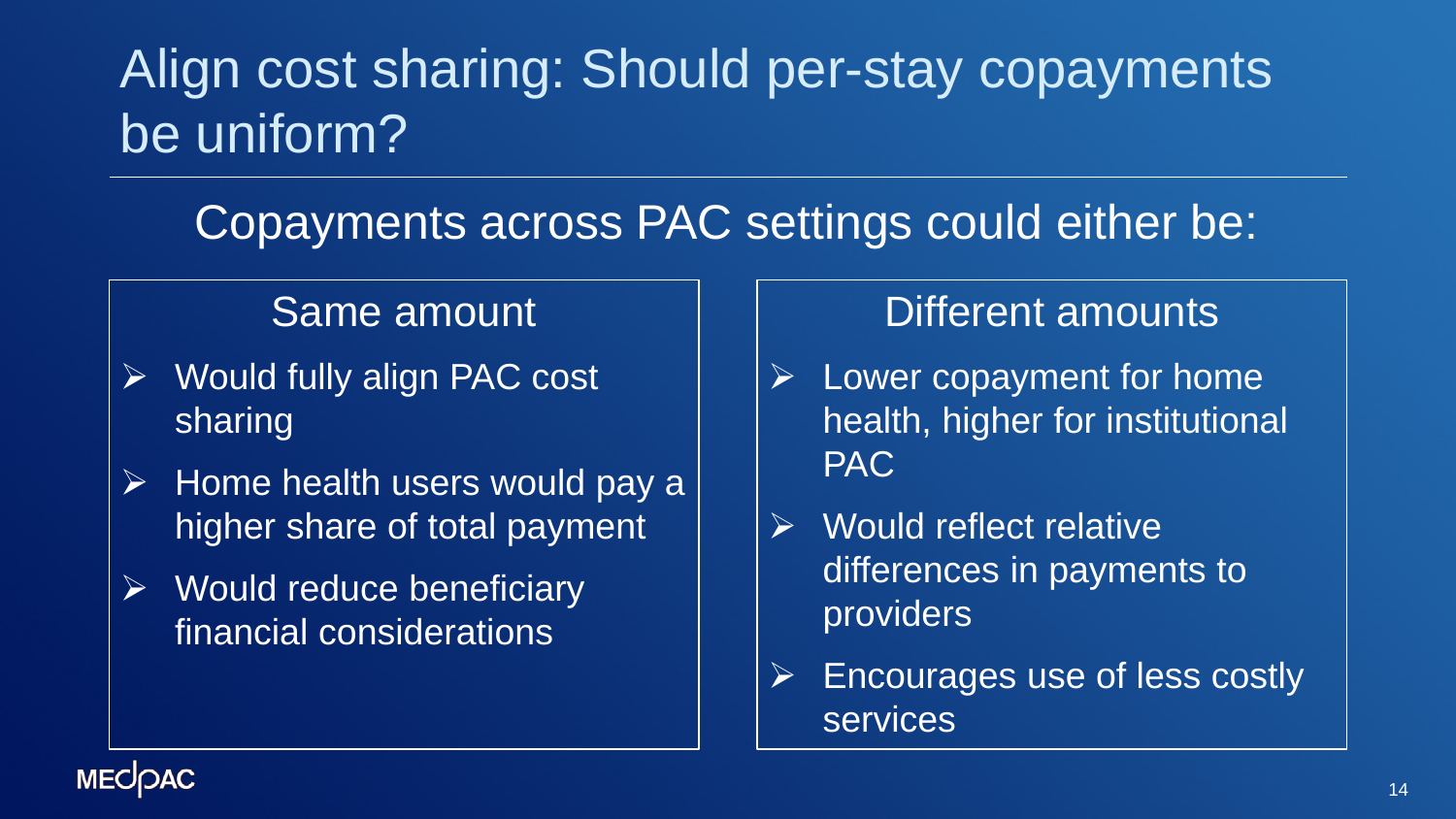Align cost sharing: Per-stay copayment amount?

#### Copayment could be based on a certain percentage of program payment:



 $\triangleright$  MedPAC's 2012 benefit redesign work **MECOAC** 

**Current** aggregate PAC cost sharing

5% 9% 20%

 Current Part B cost sharing